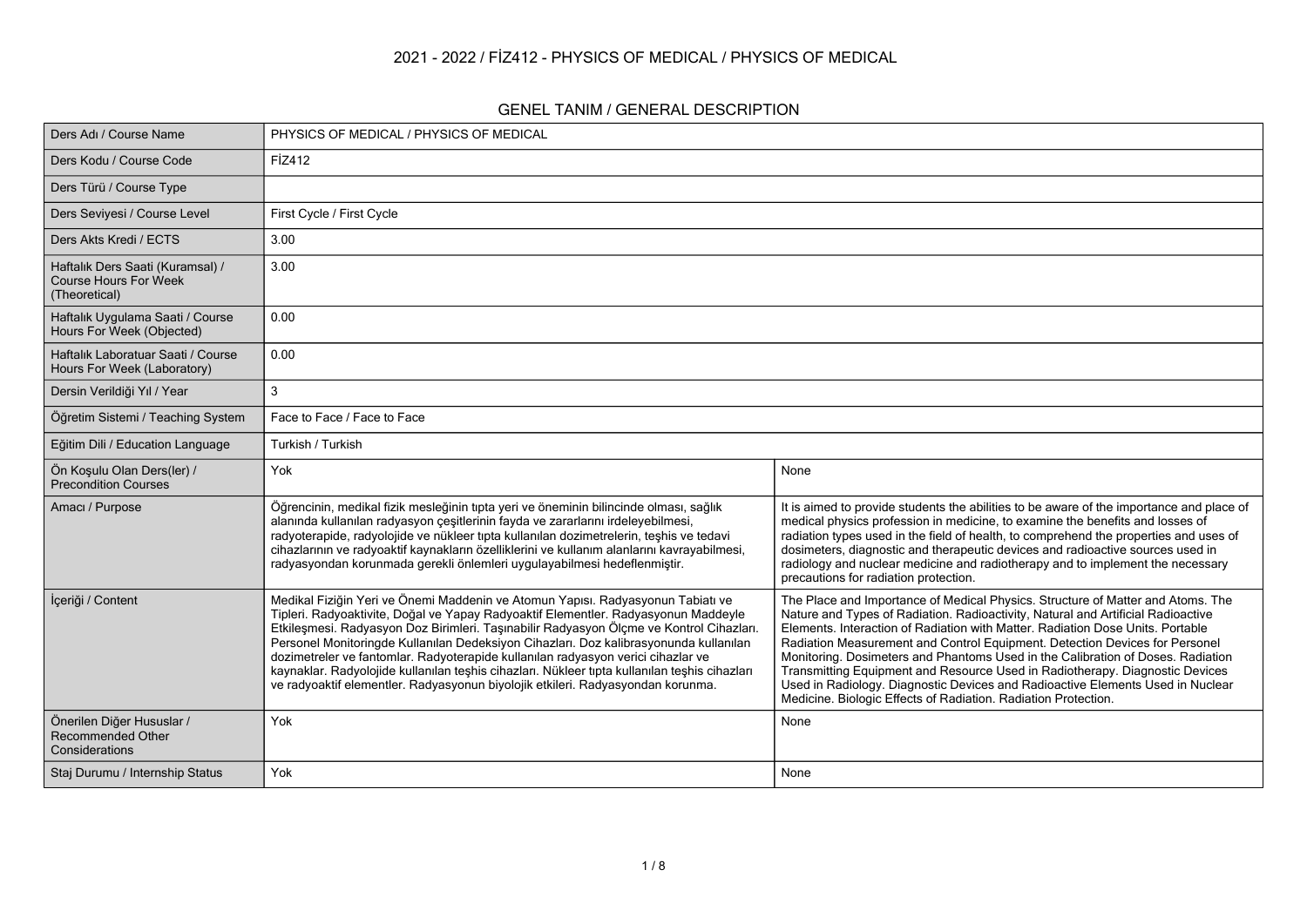| Kitabı / Malzemesi / Önerilen<br>Kaynaklar / Books / Materials /<br><b>Recommended Reading</b> | Khan FM. "The physics of radiation therapy", Second and Third Edition. Lippiocott<br>Williams & Wilkins, Philadelphia, 1994, 2003.<br>Edward C. Halperin, Carlos A. Perez, Luther W. Brady "Principles and Practice of<br>Radiation Oncology" Third, fourth and Fifth Edition. 1997, 2003, 2008.<br>Khalil Arshak, Olga Korostynska "Advanced Materials and Techniques for Radiation<br>Dosimetry" 2006.<br>Michael Goitein "Radiation Oncology: A Physicist's-Eye View" 2008.<br>Wolfgang Schlegel, Thomas Bortfeld, Anca-Ligia Grosu "New Technologies in Radiation"<br>Oncology" 2006.<br>Arnold C. Paulino "PET-CT in radiotherapy treatment planning" 2008.<br>Orhan Oyar, Ufuk K. Gülsoy "Tıbbi Görüntüleme Fiziği"<br>Atilla Özalpan "Temel Radyobiyoloji" 2001.<br>Safety Reports Series No: 47 "Radiation Protection in The Design of Radiotherapy<br>Facilities" IAEA, 2006.<br>Günter Zschornack "Handbook of X-Ray Data" 2007.<br>P.Mayles, A.Nahum, J.C.Rasenwald "Handbook of Radiotherapy Physics Theory and<br>Practice" 2007.<br>Pam Cherry, Angela M. Duxbury "Practical Radiotherapy Physics And Equipment" 2009.<br>Radiation Therapy Committe of the American Association of Physicists in Medicine<br>(AAPM), International Commission on Radiological Protection (ICRP), International Atomic<br>Energy Agency (IAEA), International Electrotechnical Commission (IEC), International<br>Commission on Radiation Units and Measurements (ICRU) rapor ve makaleleri. | Khan FM. "The physics of radiation therapy", Second and Third Edition. Lippiocott<br>Williams & Wilkins, Philadelphia, 1994, 2003.<br>Edward C. Halperin, Carlos A. Perez, Luther W. Brady "Principles and Practice of<br>Radiation Oncology" Third, fourth and Fifth Edition. 1997, 2003, 2008.<br>Khalil Arshak, Olga Korostynska "Advanced Materials and Techniques for Radiation<br>Dosimetry" 2006.<br>Michael Goitein "Radiation Oncology: A Physicist's-Eye View" 2008.<br>Wolfgang Schlegel, Thomas Bortfeld, Anca-Ligia Grosu "New Technologies in<br>Radiation Oncology" 2006.<br>Arnold C. Paulino "PET-CT in radiotherapy treatment planning" 2008.<br>Orhan Oyar, Ufuk K. Gülsoy "Tıbbi Görüntüleme Fiziği"<br>Atilla Özalpan "Temel Radyobiyoloji" 2001.<br>Safety Reports Series No: 47 "Radiation Protection in The Design of Radiotherapy<br>Facilities" IAEA, 2006.<br>Günter Zschornack "Handbook of X-Ray Data" 2007.<br>P.Mayles, A.Nahum, J.C.Rasenwald "Handbook of Radiotherapy Physics Theory and<br>Practice" 2007.<br>Pam Cherry, Angela M. Duxbury "Practical Radiotherapy Physics And Equipment"<br>2009.<br>Radiation Therapy Committe of the American Association of Physicists in Medicine<br>(AAPM), International Commission on Radiological Protection (ICRP), International<br>Atomic Energy Agency (IAEA), International Electrotechnical Commission (IEC),<br>International Commission on Radiation Units and Measurements (ICRU) reports and<br>articles. |
|------------------------------------------------------------------------------------------------|--------------------------------------------------------------------------------------------------------------------------------------------------------------------------------------------------------------------------------------------------------------------------------------------------------------------------------------------------------------------------------------------------------------------------------------------------------------------------------------------------------------------------------------------------------------------------------------------------------------------------------------------------------------------------------------------------------------------------------------------------------------------------------------------------------------------------------------------------------------------------------------------------------------------------------------------------------------------------------------------------------------------------------------------------------------------------------------------------------------------------------------------------------------------------------------------------------------------------------------------------------------------------------------------------------------------------------------------------------------------------------------------------------------------------------------------------------------------------------------------|--------------------------------------------------------------------------------------------------------------------------------------------------------------------------------------------------------------------------------------------------------------------------------------------------------------------------------------------------------------------------------------------------------------------------------------------------------------------------------------------------------------------------------------------------------------------------------------------------------------------------------------------------------------------------------------------------------------------------------------------------------------------------------------------------------------------------------------------------------------------------------------------------------------------------------------------------------------------------------------------------------------------------------------------------------------------------------------------------------------------------------------------------------------------------------------------------------------------------------------------------------------------------------------------------------------------------------------------------------------------------------------------------------------------------------------------------------------------------------------------------|
| Öğretim Üyesi (Üyeleri) / Faculty<br>Member (Members)                                          | Öğr. Gör. Dr. Fiz. Nezahat OLACAK                                                                                                                                                                                                                                                                                                                                                                                                                                                                                                                                                                                                                                                                                                                                                                                                                                                                                                                                                                                                                                                                                                                                                                                                                                                                                                                                                                                                                                                          |                                                                                                                                                                                                                                                                                                                                                                                                                                                                                                                                                                                                                                                                                                                                                                                                                                                                                                                                                                                                                                                                                                                                                                                                                                                                                                                                                                                                                                                                                                  |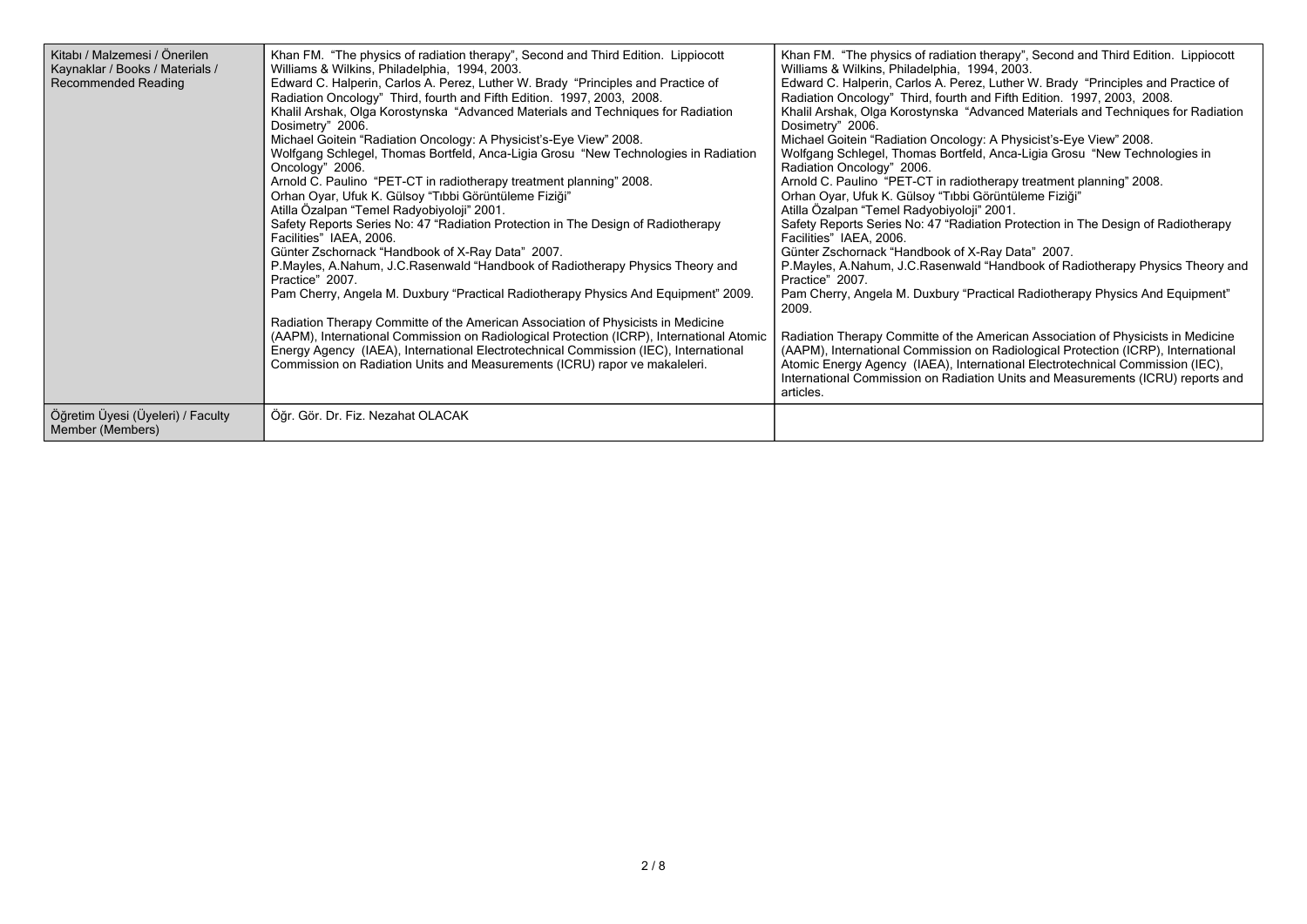### **ÖĞRENME ÇIKTILARI / LEARNING OUTCOMES**

|                | Tibbi Radyofiziğin sağlık alanında önemli ve sorumluluk isteyen bir meslek olduğunun farkında oluş.                                        | To notice that medical radyophysics is an important and responsibility needed profession in the field<br>of health care.                           |
|----------------|--------------------------------------------------------------------------------------------------------------------------------------------|----------------------------------------------------------------------------------------------------------------------------------------------------|
| $\overline{2}$ | Radyasyon kaynakları ve çeşitleri hakkında temel bilgileri kavrayabilme.                                                                   | To get basic information about the radiation sources and radiation types.                                                                          |
| 3              | Radyasyonun özelliklerine göre kullanım alanlarını açıklayabilme.                                                                          | To be able to explain the area of usege according to radiation characteristics.                                                                    |
| 4              | Radyasyonun fayda ve zararlarını karşılaştırabilme.                                                                                        | To be able to compare benefits and harms of radiation.                                                                                             |
| 5              | Radyasyon çeşitlerinin madde üzerindeki etkilerini kavrayabilme.                                                                           | To understand the effects of radiation types on the matter.                                                                                        |
| 6              | Çeşitli radyasyon miktarlarının ölçümünde kullanılacak uygun dozimetreleri seçebilme.                                                      | To gain the ability to choose suitable radiation dosimeters for use in the measurement of various<br>amounts of radiaton.                          |
|                | Radyoterapide, Radyolojide ve Nükleer Tıpta kullanılan teşhis ve tedavi cihazlarının özellikleri ve<br>çalışma prensiplerini kavrayabilme. | To understand the properties and working principles of diagnostic and treatment devices used in<br>radiology and nuclear medicine and radiotherapy |
| 8              | Radyasyonun teşhis ve tedavideki önemini irdeleyebilme                                                                                     | To be able to examine the importance of radiation in diagnosis and treatment.                                                                      |
| 9              | Radyasyonun biyolojik etkilerinin önemini kavrayabilme.                                                                                    | To understand the importance of the biological effects of radiation.                                                                               |
| 10             | Radyasyon güvenliği için gerekli önlemleri listeleyebilme.                                                                                 | To be able to list the measures necessary for radiation safety.                                                                                    |

**HAFTALIK DERS İÇERİĞİ / DETAILED COURSE OUTLINE**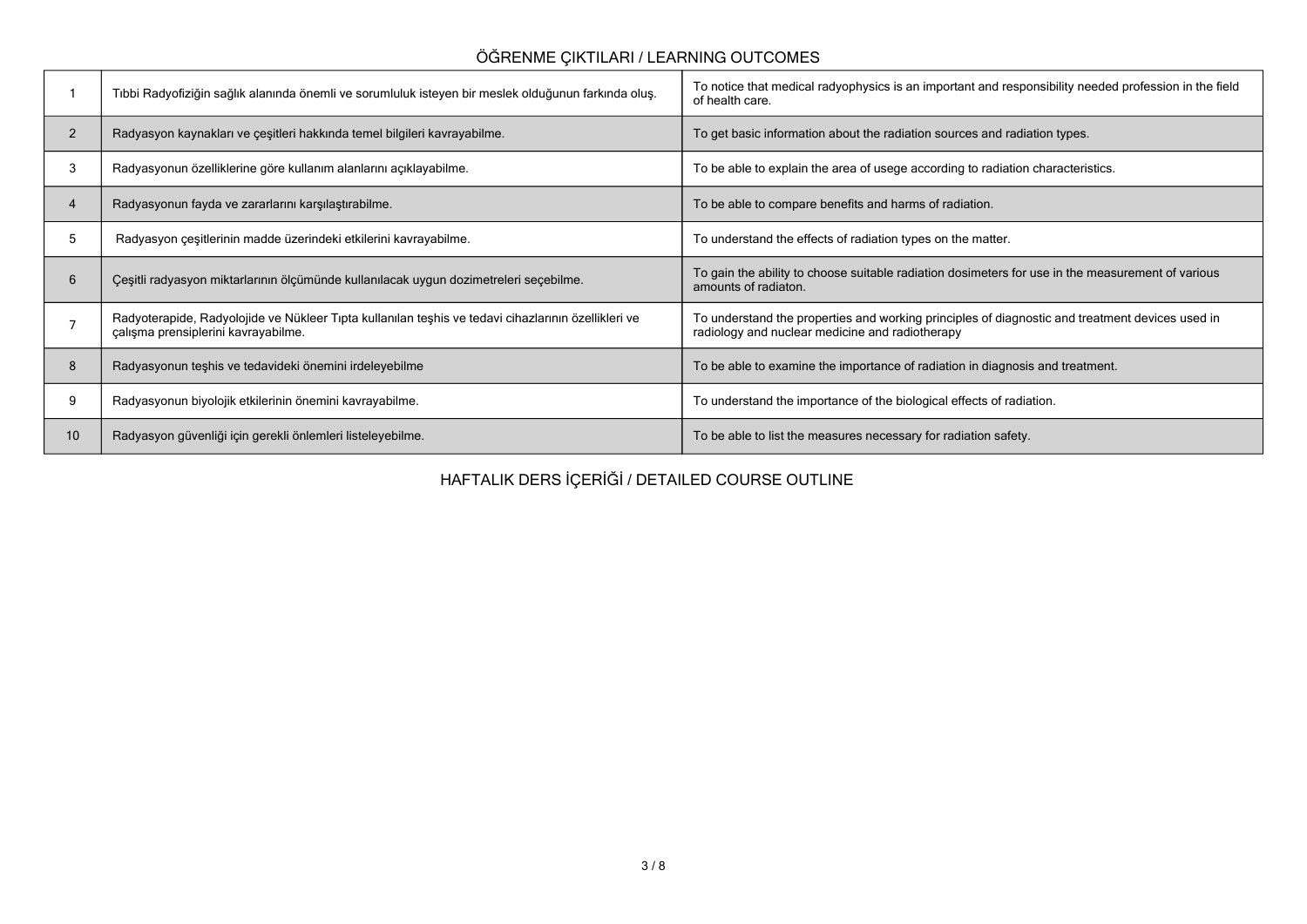|                | Hafta / Week                                                                                                                                                                          |          |     |                                                                       |                           |  |  |  |  |
|----------------|---------------------------------------------------------------------------------------------------------------------------------------------------------------------------------------|----------|-----|-----------------------------------------------------------------------|---------------------------|--|--|--|--|
|                | Teorik Dersler / Theoretical                                                                                                                                                          | Uygulama | Lab | Öğretim Yöntem ve<br>Teknikleri/Teaching Methods                      | Ön Hazırlık / Preliminary |  |  |  |  |
|                |                                                                                                                                                                                       |          |     | Techniques                                                            |                           |  |  |  |  |
| -1             | Medikal fiziğin yeri ve önemi.                                                                                                                                                        |          |     |                                                                       |                           |  |  |  |  |
|                | The place and importance of medical physics.                                                                                                                                          |          |     |                                                                       |                           |  |  |  |  |
|                | Teorik Dersler / Theoretical                                                                                                                                                          | Uygulama | Lab | Öğretim Yöntem ve<br>Teknikleri/Teaching Methods<br>Techniques        | Ön Hazırlık / Preliminary |  |  |  |  |
| $\overline{2}$ | Maddenin ve atomun yapısı, eksitasyon ve iyonizasyonu.                                                                                                                                |          |     |                                                                       |                           |  |  |  |  |
|                | The structure of matter and atom; the excitation and ionization.                                                                                                                      |          |     |                                                                       |                           |  |  |  |  |
|                | Teorik Dersler / Theoretical                                                                                                                                                          | Uygulama | Lab | Öğretim Yöntem ve<br>Teknikleri/Teaching Methods<br>Techniques        | Ön Hazırlık / Preliminary |  |  |  |  |
| 3              | Radyasyon tanımı, elektromanyetik ve partiküler radyasyonların elde<br>edilişleri ve özellikleri.                                                                                     |          |     |                                                                       |                           |  |  |  |  |
|                | Definition of radiation, electromagnetic and particular radiation obtain<br>and properties.                                                                                           |          |     |                                                                       |                           |  |  |  |  |
|                | Teorik Dersler / Theoretical                                                                                                                                                          | Uygulama | Lab | Öğretim Yöntem ve<br>Teknikleri/Teaching Methods<br><b>Techniques</b> | Ön Hazırlık / Preliminary |  |  |  |  |
| $\overline{4}$ | Radyoaktivite, doğal ve yapay radyoaktif elementler, radyoaktif<br>bozunma, yarım hayat, çekirdek bölünmesi ve birleşmesi olayı.                                                      |          |     |                                                                       |                           |  |  |  |  |
|                | Radioactivity, natural and artificial radioactive elements, radioactive<br>decay, half life, nuclear division and fusion.                                                             |          |     |                                                                       |                           |  |  |  |  |
|                | Teorik Dersler / Theoretical                                                                                                                                                          | Uygulama | Lab | Öğretim Yöntem ve<br>Teknikleri/Teaching Methods                      | Ön Hazırlık / Preliminary |  |  |  |  |
| 5              | Radyasyonun madde ile etkileşmesi (fotoelektrik, kompton, çift<br>oluşum olayları, fotodisintegrasyon, koherent saçılma, eksitasyon,<br>uyarılma ve ışınların absorbsiyonu.)          |          |     | Techniques                                                            |                           |  |  |  |  |
|                | The interaction of radiation with matter (photoelectric, kompton, pair<br>production, fotodisintegrasyon, coherent scattering, excitation,<br>excitation and absorption of radiation. |          |     |                                                                       |                           |  |  |  |  |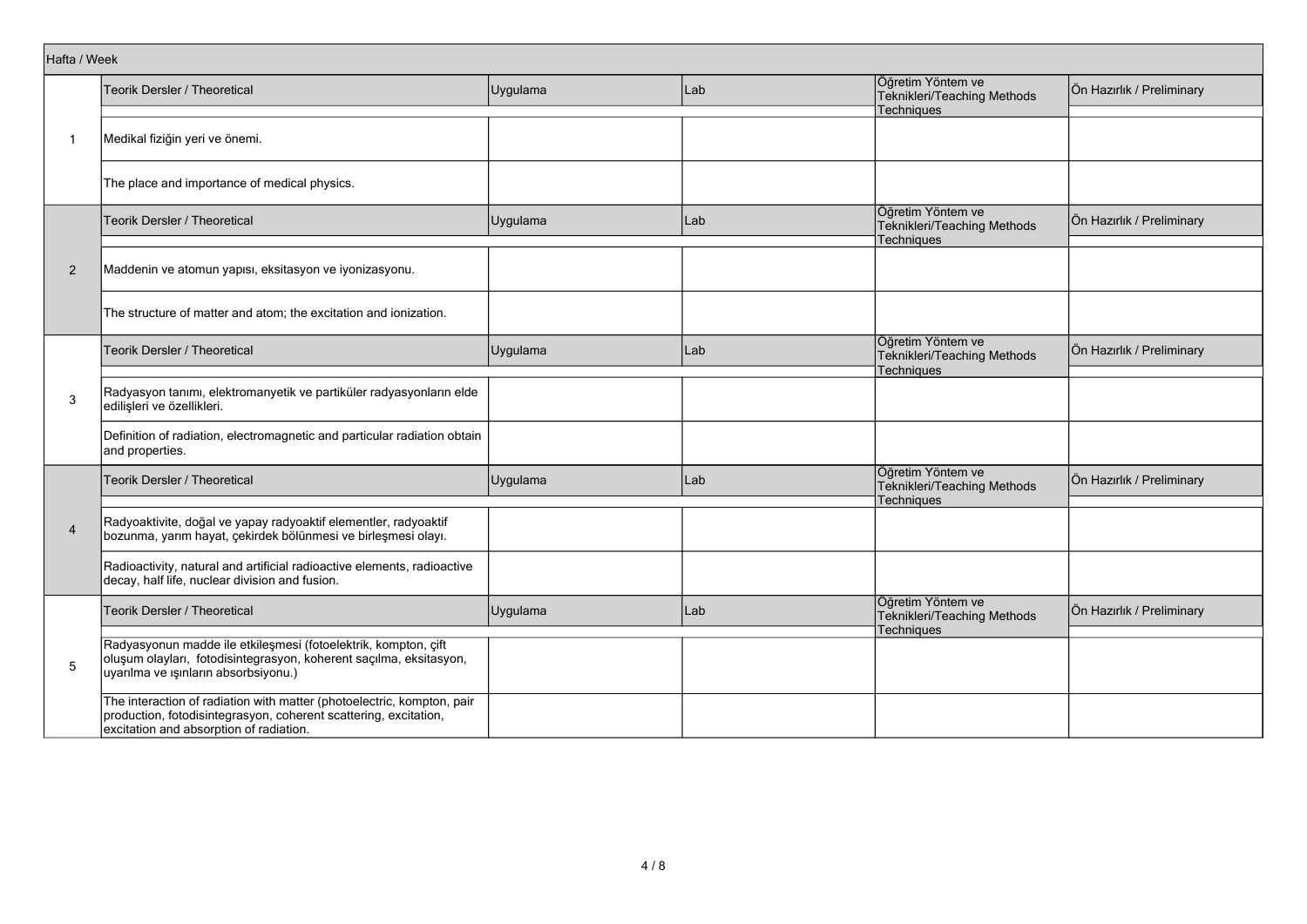|    | Teorik Dersler / Theoretical                                                                                                                                                                                                                                                                              | Uygulama | Lab | Öğretim Yöntem ve<br>Teknikleri/Teaching Methods                      | Ön Hazırlık / Preliminary |
|----|-----------------------------------------------------------------------------------------------------------------------------------------------------------------------------------------------------------------------------------------------------------------------------------------------------------|----------|-----|-----------------------------------------------------------------------|---------------------------|
| 6  | Aktivite, doz miktarı, absorbe doz ve eşdeğer doz birimleri, Lineer<br>enerji transferi.                                                                                                                                                                                                                  |          |     | Techniques                                                            |                           |
|    | Activity, amount of dose, absorbed dose and dose equivalent units,<br>linear energy transfer.                                                                                                                                                                                                             |          |     |                                                                       |                           |
|    | Teorik Dersler / Theoretical                                                                                                                                                                                                                                                                              | Uygulama | Lab | Öğretim Yöntem ve<br>Teknikleri/Teaching Methods<br>Techniques        | Ön Hazırlık / Preliminary |
| 7  | Taşınabilir radyasyon ölçme ve kontrol cihazları (gazlı algılayıcılar,<br>yarı iletken algılayıcılar, sintilasyon algılayıcıları.)                                                                                                                                                                        |          |     |                                                                       |                           |
|    | Portable radiation measuring and control devices (gas sensors,<br>semiconductor detectors, scintillation detectors.)                                                                                                                                                                                      |          |     |                                                                       |                           |
|    | Teorik Dersler / Theoretical                                                                                                                                                                                                                                                                              | Uygulama | Lab | Öğretim Yöntem ve<br>Teknikleri/Teaching Methods<br><b>Techniques</b> | Ön Hazırlık / Preliminary |
| 8  | Ara sınav                                                                                                                                                                                                                                                                                                 |          |     |                                                                       |                           |
|    | Midterms                                                                                                                                                                                                                                                                                                  |          |     |                                                                       |                           |
|    | Teorik Dersler / Theoretical                                                                                                                                                                                                                                                                              | Uygulama | Lab | Öğretim Yöntem ve<br>Teknikleri/Teaching Methods<br>Techniques        | Ön Hazırlık / Preliminary |
| 9  | Personel monitoringde kullanılan dedeksiyon cihazları (film, TLD,<br>kalem ve bilek dozimetreler.)                                                                                                                                                                                                        |          |     |                                                                       |                           |
|    | Detection equipment used for personel monitoring (film, TLD, wrist<br>and pen dosimeters.)                                                                                                                                                                                                                |          |     |                                                                       |                           |
|    | <b>Teorik Dersler / Theoretical</b>                                                                                                                                                                                                                                                                       | Uygulama | Lab | Öğretim Yöntem ve<br>Teknikleri/Teaching Methods<br>Techniques        | Ön Hazırlık / Preliminary |
| 10 | Doz kalibrasyonunda kullanılan dozimetreler ve fantomlar<br>(Dozimetreler: İyon odaları, film dozimetreler, diyot dedektörler,<br>termolüminesans dozimetreler (TLD), elektronik portal görüntüleme<br>cihazları, 2D array, jel dozimetreler, Fantomlar: Katı ve su fantomları,<br>antropoformik fantom.) |          |     |                                                                       |                           |
|    | Dosimeters and phantoms used in the calibration of Doses.<br>Dosimeters: Ion chambers, film dosimeters, diode detectors,<br>thermoluminescence dosimeters (TLD), Electronic portal imaging<br>devices, 2D array, gel dosimeters. Phantoms: Solid and water<br>phantoms, antropomorphic phantom)           |          |     |                                                                       |                           |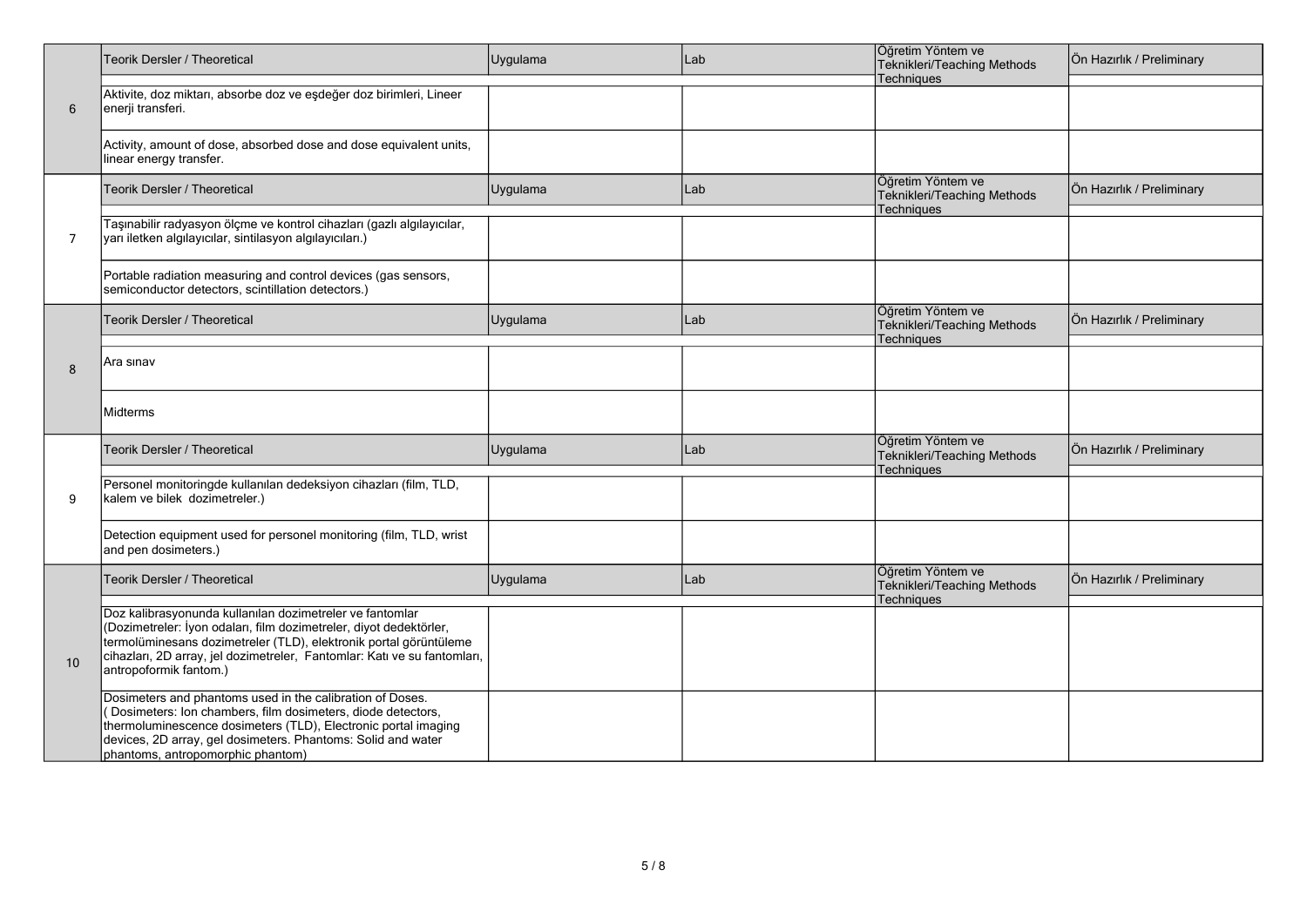|    | Teorik Dersler / Theoretical                                                                                                                                                                                                                                | Uygulama | Lab | Öğretim Yöntem ve<br>Teknikleri/Teaching Methods                      | Ön Hazırlık / Preliminary |
|----|-------------------------------------------------------------------------------------------------------------------------------------------------------------------------------------------------------------------------------------------------------------|----------|-----|-----------------------------------------------------------------------|---------------------------|
| 11 | Konvansiyonel ve BT simülatörler, Lineer hızlandırıcılar, kobalt-60 ve<br>brakiterapi cihazları.                                                                                                                                                            |          |     | <b>Techniques</b>                                                     |                           |
|    | Conventional and CT simulators, linear accelerators, cobalt-60 and<br>brachytherapy units                                                                                                                                                                   |          |     |                                                                       |                           |
|    | Teorik Dersler / Theoretical                                                                                                                                                                                                                                | Uygulama | Lab | Öğretim Yöntem ve<br>Teknikleri/Teaching Methods<br>Techniques        | Ön Hazırlık / Preliminary |
| 12 | Röntgen ışını cihazları, Bilgisayarlı Tomografi (BT), Manyetik<br>Rezonas Görüntüleme (MRG) cihazları ve Ultrasonografi (US).                                                                                                                               |          |     |                                                                       |                           |
|    | X-ray equipment, computed tomography (CT), magnetic resonance<br>imaging (MRI) devices, ultrasonography (US)                                                                                                                                                |          |     |                                                                       |                           |
|    | <b>Teorik Dersler / Theoretical</b>                                                                                                                                                                                                                         | Uygulama | Lab | Öğretim Yöntem ve<br>Teknikleri/Teaching Methods<br>Techniques        | Ön Hazırlık / Preliminary |
| 13 | Görüntüsüz ve görüntülü tanı uygulamaları, radyonüklidlerin elde<br>edilmesi, planar görüntüleme, SPECT (single photon emission<br>computed tomography) görüntüleme, PET (pozitron emission<br>tomography) ve PET-CT görüntüleme, tedavi edici nükleer tıp. |          |     |                                                                       |                           |
|    | With and without imaging diagnostic applications, radionuclides<br>acquisition, planar imaging, SPECT (single photon emission<br>computed tomography) and PET-CT imaging, therapeutic nuclear<br>medicine                                                   |          |     |                                                                       |                           |
|    | Teorik Dersler / Theoretical                                                                                                                                                                                                                                | Uygulama | Lab | Öğretim Yöntem ve<br>Teknikleri/Teaching Methods<br><b>Techniques</b> | Ön Hazırlık / Preliminary |
| 14 | Radyasyonun biyolojik etkileri. (somatik ve kalıtsal etkiler, akut<br>radyasyon sendromları, bölgesel radyasyon hasarları).                                                                                                                                 |          |     |                                                                       |                           |
|    | Somatic and genetic effects, acute radiation syndrome, regional<br>radiation damage.                                                                                                                                                                        |          |     |                                                                       |                           |
|    | <b>Teorik Dersler / Theoretical</b>                                                                                                                                                                                                                         | Uygulama | Lab | Öğretim Yöntem ve<br>Teknikleri/Teaching Methods<br>Techniques        | Ön Hazırlık / Preliminary |
| 15 | Radyasyondan korunma ilkeleri, doz sınırlamaları ve alınması<br>gereken önlemler.                                                                                                                                                                           |          |     |                                                                       |                           |
|    | Principles of radiation protection, dose limits and measures to be<br>taken.                                                                                                                                                                                |          |     |                                                                       |                           |
|    | Teorik Dersler / Theoretical                                                                                                                                                                                                                                | Uygulama | Lab | Öğretim Yöntem ve<br>Teknikleri/Teaching Methods<br>Techniques        | Ön Hazırlık / Preliminary |
| 16 | Final sinavi                                                                                                                                                                                                                                                |          |     |                                                                       |                           |
|    | Final Exam                                                                                                                                                                                                                                                  |          |     |                                                                       |                           |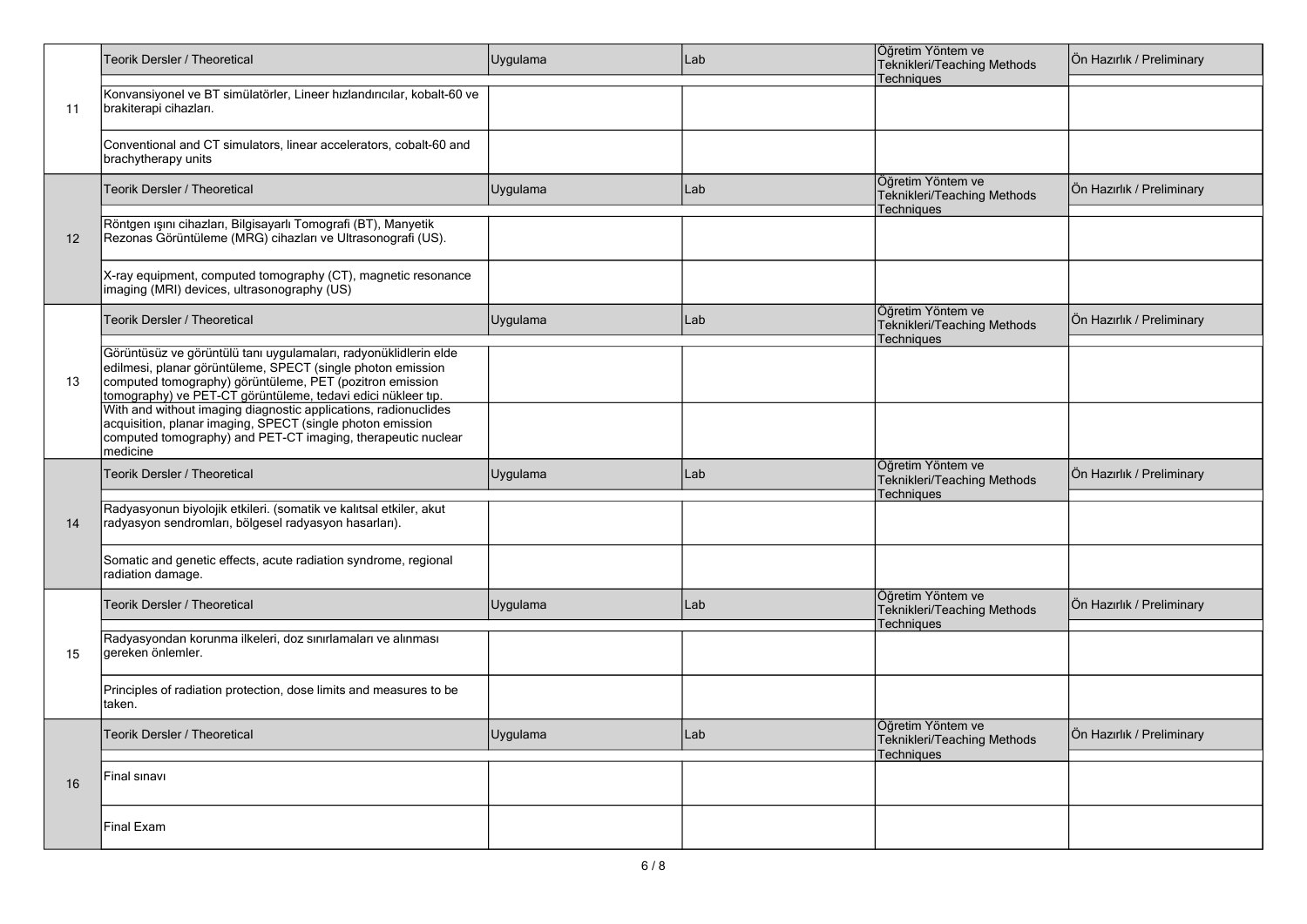### **DEĞERLENDİRME / EVALUATION**

| Yarıyıl (Yıl) İçi Etkinlikleri / Term (or Year) Learning Activities |  | Katkı Yüzdesi /<br>Percentage of<br>Contribution (%) |  |  |
|---------------------------------------------------------------------|--|------------------------------------------------------|--|--|
| Ara Sinav / Midterm Examination                                     |  | 100                                                  |  |  |
| Toplam / Total:                                                     |  | 100                                                  |  |  |
| Başarı Notuna Katkı Yüzdesi / Contribution to Success Grade(%):     |  |                                                      |  |  |

| Yarıyıl (Yıl) Sonu Etkinlikleri / End Of Term (or Year) Learning Activities | Sayı/<br>Number | Katkı Yüzdesi /<br>Percentage of<br>Contribution (%) |  |  |  |
|-----------------------------------------------------------------------------|-----------------|------------------------------------------------------|--|--|--|
| Final Sinavi / Final Examination                                            |                 | 100                                                  |  |  |  |
| Toplam / Total:                                                             |                 | 100                                                  |  |  |  |
| Başarı Notuna Katkı Yüzdesi / Contribution to Success Grade(%):             |                 |                                                      |  |  |  |

| Etkinliklerinin Başarı Notuna Katkı Yüzdesi(%) Toplamı / Total Percentage of Contribution (%) to Success Grade: |  |  |
|-----------------------------------------------------------------------------------------------------------------|--|--|
| Değerlendirme Tipi / Evaluation Type:                                                                           |  |  |

# **İŞ YÜKÜ / WORKLOADS**

| Etkinlikler / Workloads                                                                                                                                                                      | Sayı /<br>Number | Süresi<br>(Saat) /<br>Duration<br>(Hours) | ∣Toplam İş Yükü<br>(Saat) / Total<br>Work Load<br>(Hour) |
|----------------------------------------------------------------------------------------------------------------------------------------------------------------------------------------------|------------------|-------------------------------------------|----------------------------------------------------------|
| Ara Sinav / Midterm Examination                                                                                                                                                              |                  | 2.00                                      | 2.00                                                     |
| Final Sınavı / Final Examination                                                                                                                                                             |                  | 2.00                                      | 2.00                                                     |
| Derse Katılım / Attending Lectures                                                                                                                                                           | 14               | 3.00                                      | 42.00                                                    |
| Alan Gezisi / Field Trip                                                                                                                                                                     |                  | 4.00                                      | 4.00                                                     |
| Ara Sınav İçin Bireysel Çalışma / Individual Study for Mid term Examination                                                                                                                  |                  | 20.00                                     | 20.00                                                    |
| Final Sınavı içiin Bireysel Çalışma / Individual Study for Final Examination                                                                                                                 |                  | 20.00                                     | 20.00                                                    |
| Toplam / Total:                                                                                                                                                                              | 19               | 51.00                                     | 90.00                                                    |
| Dersin AKTS Kredisi = Toplam İş Yükü (Saat) / 30.00 (Saat/AKTS) = 90.00/30.00 = 3.00 ~ 3.00 / Course ECTS Credit = Total Workload (Hour) / 30.00 (Hour / ECTS) = 90.00 / 30.00 = 3.00 ~ 3.00 |                  |                                           |                                                          |